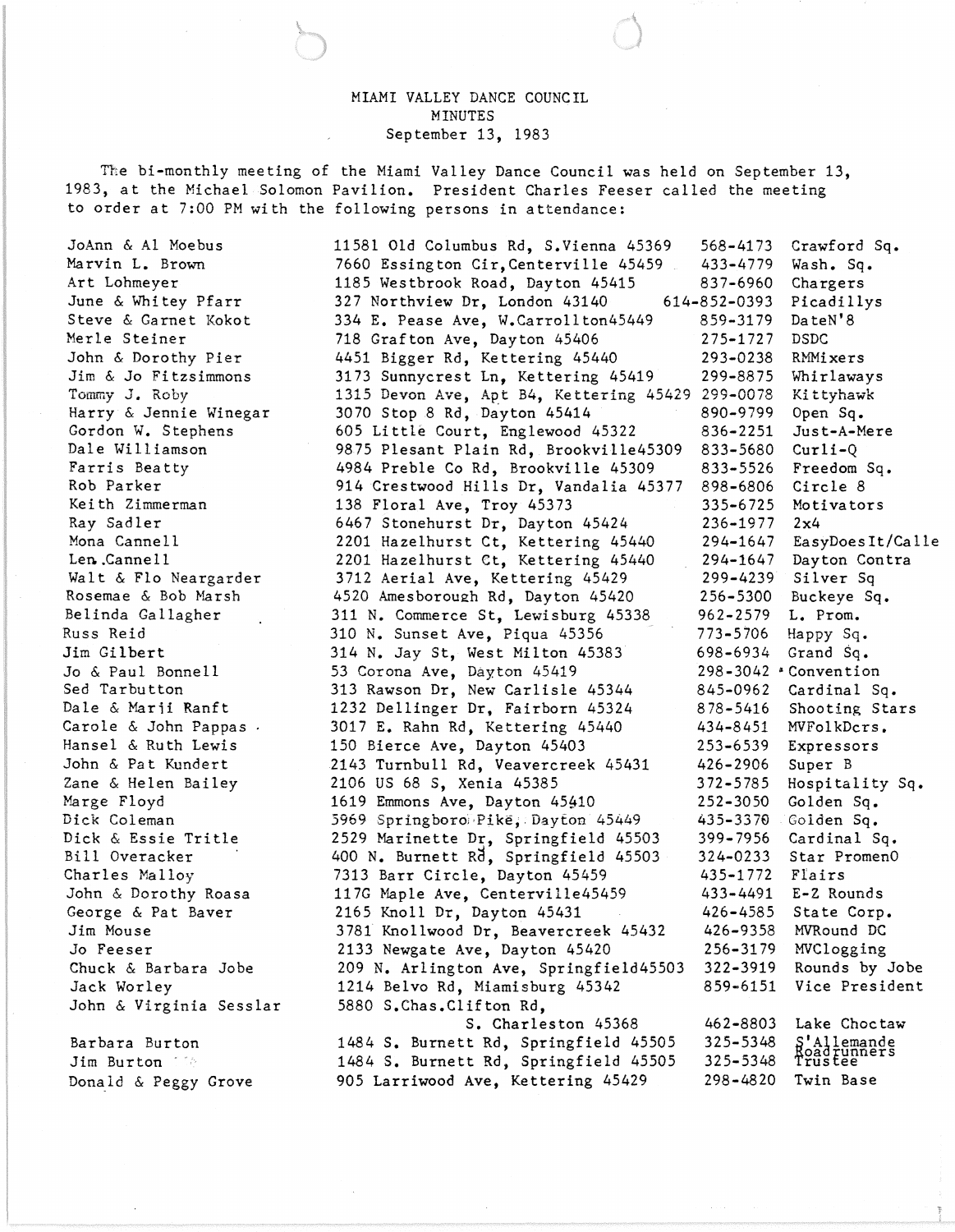| Cecil Hartis       | 58 W. Ridgeway, Centerville 45459    |                  | 433-6129 Adventure Sq.    |
|--------------------|--------------------------------------|------------------|---------------------------|
| Marge Hartis       | 58 W. Ridgeway, Centerville 45459    | 433-6129 Trustee |                           |
| Gene Diener        | 5933 Hartwick Lane, Huber Hgts 45424 |                  | 233-6703 WrightPatters    |
| Ann Wilder         | 7601 Pelway Drive, Centerville 45459 |                  | $435 - 8812$ $Sq.A-Go-Go$ |
| Lloyd Davis        | 576 W. Main, Wilmington 45177        |                  | ClintonCoSq               |
| Charles Feeser     | 2133 Newgate Ave, Dayton 45420       |                  | 256-3179 President        |
| Betty French       | 5207 Weddington, Dayton 45428        | 837-3530 Editor  |                           |
| Charlotte Campbell | 865 Meadow Lane, Troy 45373          |                  | 335-2183 Secretary        |

The minutes of the July 12, 1983 meeting were approved as written.

Charlie Feeser, in the absence of the Hunters, gave the Treasurer's report. The balance on hand as of August 31, 1983 was \$54,304.14, with \$11,118.63 in the General Operating Fund and \$43,185.51 in the Building Fund. The Treasurer's Report was accepted.

Vice President Jack Worley reported that the Fall Lesson Class got underway with a free dance on the preceeding night. Twenty six couples were in attendance. It is hoped that that number will increase when the lessons begin. Worley commented that even with the large number of flyers that were distributed, only one couple in attendance at the free dance indicated that they came because of the flyers. The rest of the dancers came because of a personal contact by other dancers.

It was announced that Chuck Myers and Jack Watts are holding an Advanced Workshop at Fairborn American Legion beginning on October 16. The first session will be A-I; the second, A-I going into A-2. Each session will last 12 weeks with the cost of \$48.00 per couple.

Dave Hodson is holding a C-1 Workshop at Burkhardt Center, Thursdays at 8:00 PM. The classes began on September 8.

Jeff Barth is also holding a C-1 Workshop in Springfield on Monday nights. Round Dance Classes will begin on September 26 at Bomberger Recreation Center. Buckeye Squares have a beginners class starting on September 13 with John Chevalier instructing.

Anyone else who has classes that did not get on the flyer, give the information to Jack Worley since he gets many calls about classes.

Betty French, NEWSLETTER Editor, reminded that lesson class information can also be included in the newsletter if information is given to her. She also gets calls asking about classes.

The January-June, 1984 Schedule information should be given to Betty French immediately.

Any changes in club representatives should be given to Betty so the newsletter will be sent to the appointed person.

Paul Bonnell, in reporting on the State Corporation, stated that no callers from this council were present for State Fair Day. Tammy Messbarger has been voted "Good Will Ambassador" for the National Campers Association this year. Jo Bonnell reported that the current Ohio dress will be continued through the 1985 Convention in Baltimore but it will probably be changed after that.

Paul Bonnell, '84 Buckeye Dance Convention Chairperson, reported that at present 90 callers are lined up for the convention that is now only 8 months away. The shops area has been expanded by 6 booths and there is no more space available. The travel schedule for the Publicity Committee is picking up. The giveaways from the '83